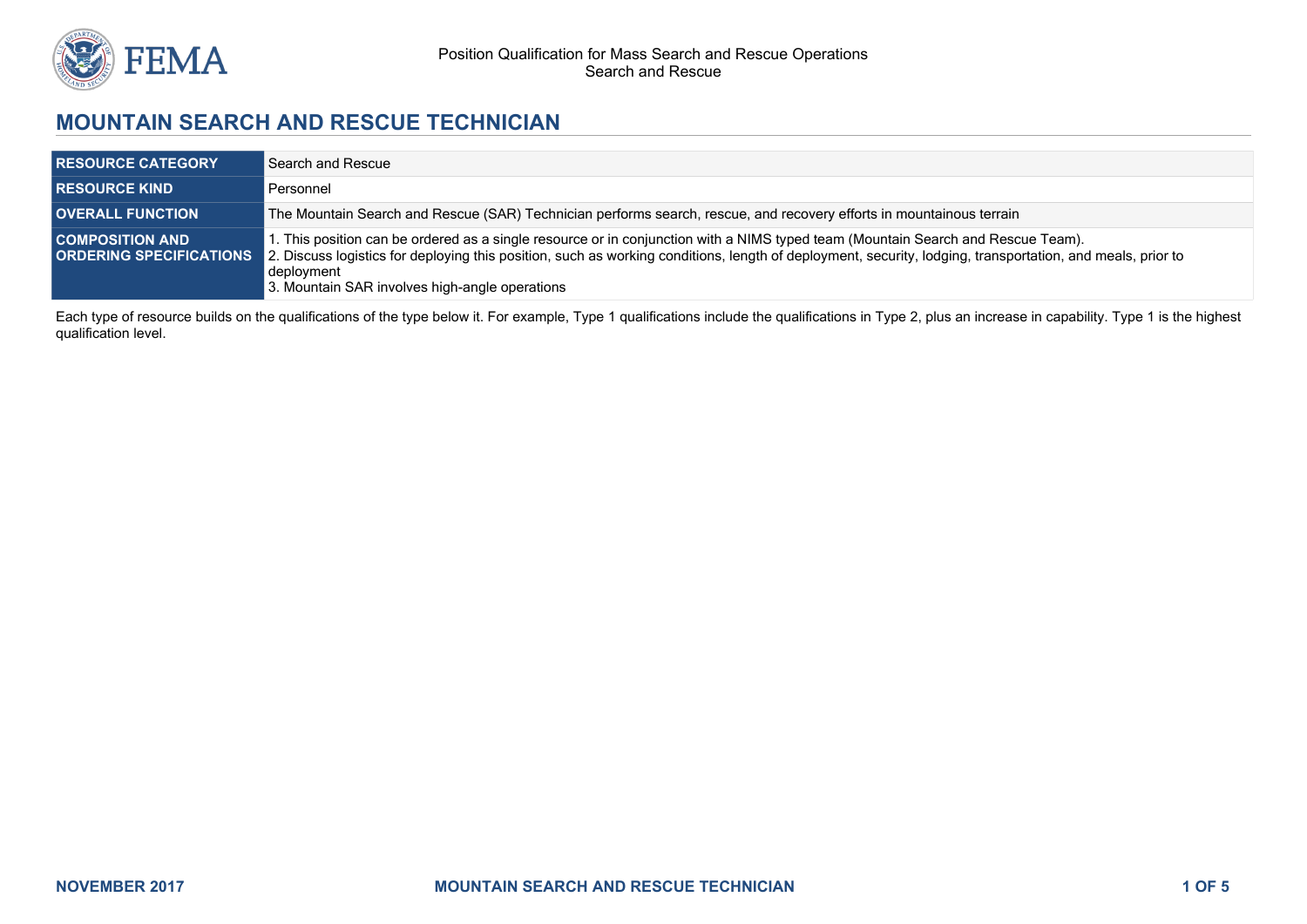

#### Position Qualification for Mass Search and Rescue Operations Search and Rescue

| <b>COMPONENT</b>   | TYPE 1                                                                                                                                                                                                                                                                                                                                                                                                                                                                         | TYPE <sub>2</sub>                                                                                                                                                                                                                                                                                                                                                                                                                                                                         | TYPE 3                                                                                                                                                                                                                                                                                                                                                                                                                                                                                                                                                                                                                                                                                                                                                                                                                                                                                                                                                                                                                                                                                                                                                                                                                                                                                                                                                                                                                                                                                                                                                   | <b>NOTES</b>  |
|--------------------|--------------------------------------------------------------------------------------------------------------------------------------------------------------------------------------------------------------------------------------------------------------------------------------------------------------------------------------------------------------------------------------------------------------------------------------------------------------------------------|-------------------------------------------------------------------------------------------------------------------------------------------------------------------------------------------------------------------------------------------------------------------------------------------------------------------------------------------------------------------------------------------------------------------------------------------------------------------------------------------|----------------------------------------------------------------------------------------------------------------------------------------------------------------------------------------------------------------------------------------------------------------------------------------------------------------------------------------------------------------------------------------------------------------------------------------------------------------------------------------------------------------------------------------------------------------------------------------------------------------------------------------------------------------------------------------------------------------------------------------------------------------------------------------------------------------------------------------------------------------------------------------------------------------------------------------------------------------------------------------------------------------------------------------------------------------------------------------------------------------------------------------------------------------------------------------------------------------------------------------------------------------------------------------------------------------------------------------------------------------------------------------------------------------------------------------------------------------------------------------------------------------------------------------------------------|---------------|
| <b>DESCRIPTION</b> | Same as Type 2, PLUS:<br>Performs search, rescue, and recovery in<br>Alpine environments: Mountainous<br>terrain, typically above tree line, that<br>requires the ability to negotiate routes<br>rated YDS class 2-5, and where any<br>combination of altitude, extreme weather,<br>extensive exposure to snow/ice<br>obstacles, avalanche risk, and crevasses<br>affects travel; in general, the alpine<br>environment includes all mountainous<br>terrain above 3,500 meters | Same as Type 3, PLUS:<br>Performs search, rescue, and recovery in<br>Mountain environments: Tracts of land<br>characterized by steep slopes and great<br>variations in elevation, that require the<br>ability to negotiate routes rated Yosemite<br>Decimal System (YDS) class 2-4, and<br>occasionally class 5, and where steep to<br>vertical rock, steep forested or brush-<br>covered terrain, talus slopes, boulder<br>fields, and occasional snow and ice<br>obstacles limit travel | The National Incident Management<br>System (NIMS) Type 3 Mountain SAR<br>Technician:<br>1. Reports to the Mountain SAR Team<br>Leader<br>2. Performs search, rescue, and recovery<br>in:<br>a. Low Mountain environments: Tracts of<br>land characterized by steep slopes and<br>moderate variations in elevation, that<br>require the ability to negotiate routes<br>rated as Yosemite Decimal System<br>(YDS) classes 1-4 and occasionally class<br>5, where steep to vertical rock, steep<br>forested or brush-covered terrain, talus<br>slopes, boulder fields, and the possibility<br>of occasional snow and ice obstacles<br>limit travel, which includes city and<br>county (urban or suburban) parks<br>3. Operates within the Incident<br>Command System (ICS) in an entry level<br>position on a Mountain SAR Team<br>4. Provides first aid and Cardiopulmonary<br><b>Resuscitation (CPR)</b><br>5. Provides:<br>a. Safety of self and team members<br>b. Basic medical care of self, team<br>members, and survivors<br>c. Simple decontamination of self and<br>team members<br>d. Basic ground support capability for<br>helicopter operations<br>6. Coordinates with ground vehicles,<br>watercraft, and aircraft for support,<br>transportation, and evacuation<br>7. Operates in environments with and<br>without infrastructure, including those<br>affected by disasters and terrorism; with<br>compromised access to roadways,<br>utilities, and transportation; and with<br>limited availability of shelter, food, and<br>(Continued) | Not Specified |
| <b>DESCRIPTION</b> |                                                                                                                                                                                                                                                                                                                                                                                                                                                                                |                                                                                                                                                                                                                                                                                                                                                                                                                                                                                           | (Continued)<br>water                                                                                                                                                                                                                                                                                                                                                                                                                                                                                                                                                                                                                                                                                                                                                                                                                                                                                                                                                                                                                                                                                                                                                                                                                                                                                                                                                                                                                                                                                                                                     |               |
| <b>EDUCATION</b>   | Not Specified                                                                                                                                                                                                                                                                                                                                                                                                                                                                  | Not Specified                                                                                                                                                                                                                                                                                                                                                                                                                                                                             | Not Specified                                                                                                                                                                                                                                                                                                                                                                                                                                                                                                                                                                                                                                                                                                                                                                                                                                                                                                                                                                                                                                                                                                                                                                                                                                                                                                                                                                                                                                                                                                                                            | Not Specified |
|                    |                                                                                                                                                                                                                                                                                                                                                                                                                                                                                |                                                                                                                                                                                                                                                                                                                                                                                                                                                                                           |                                                                                                                                                                                                                                                                                                                                                                                                                                                                                                                                                                                                                                                                                                                                                                                                                                                                                                                                                                                                                                                                                                                                                                                                                                                                                                                                                                                                                                                                                                                                                          |               |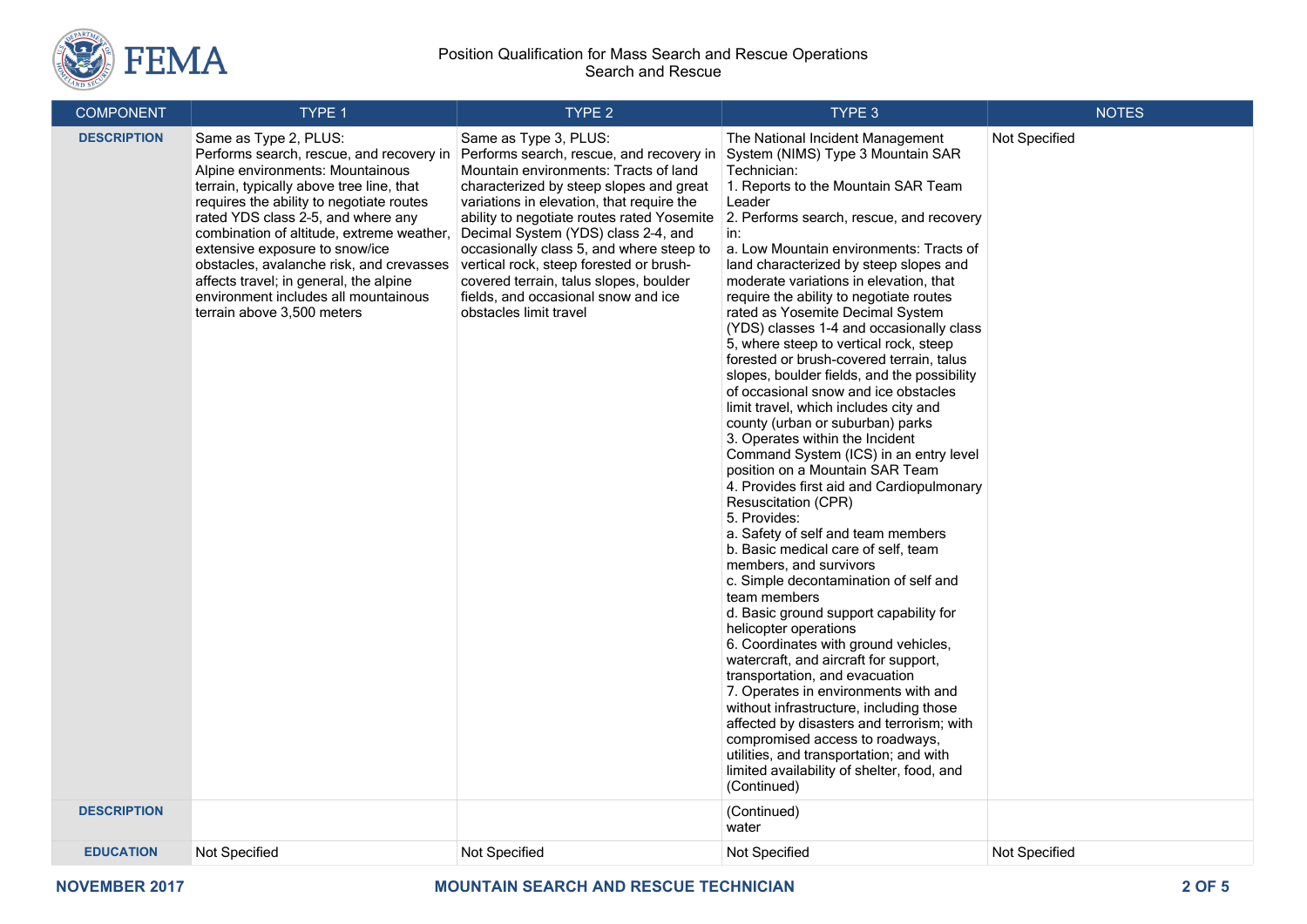

#### Position Qualification for Mass Search and Rescue Operations Search and Rescue

| <b>COMPONENT</b>  | TYPE 1                                                                                                                                                                                                                                                                                                                                                                                                                                                                                       | TYPE 2                                                                                                                                                                                                                                                                                                                                                                                                                                                                             | TYPE 3                                                                                                                                                                                                                                                                                                                                                                                                                                                                                                                                                                                                                                                                  | <b>NOTES</b>                                                                                                                                                                                                                                                                                                                                                                                                                                                                                                                                                                                                                                                                                                                                                                                                                       |
|-------------------|----------------------------------------------------------------------------------------------------------------------------------------------------------------------------------------------------------------------------------------------------------------------------------------------------------------------------------------------------------------------------------------------------------------------------------------------------------------------------------------------|------------------------------------------------------------------------------------------------------------------------------------------------------------------------------------------------------------------------------------------------------------------------------------------------------------------------------------------------------------------------------------------------------------------------------------------------------------------------------------|-------------------------------------------------------------------------------------------------------------------------------------------------------------------------------------------------------------------------------------------------------------------------------------------------------------------------------------------------------------------------------------------------------------------------------------------------------------------------------------------------------------------------------------------------------------------------------------------------------------------------------------------------------------------------|------------------------------------------------------------------------------------------------------------------------------------------------------------------------------------------------------------------------------------------------------------------------------------------------------------------------------------------------------------------------------------------------------------------------------------------------------------------------------------------------------------------------------------------------------------------------------------------------------------------------------------------------------------------------------------------------------------------------------------------------------------------------------------------------------------------------------------|
| <b>TRAINING</b>   | Same as Type 2, PLUS:<br>1. Discipline-specific training for alpine<br>environments, such as those ASTM<br>F3028 defines<br>2. Hazard awareness, survival,<br>navigation, and search, rescue, and<br>recovery operations in:<br>a. YDS classes 1-5 in alpine terrain<br>b. Alpine glacier and crevasse<br>c. Non-vertical and vertical ice traveling<br>and climbing<br>d. Alpine weather conditions and extreme glacier, and crevasse<br>snow and ice<br>e. Rock climbing in alpine terrain | Same as Type 3, PLUS:<br>1. Discipline-specific training for<br>mountain environments, such as those<br>ASTM F3027 defines<br>2. Hazard awareness, survival,<br>navigation, and search, rescue, and<br>recovery operations in:<br>a. YDS Classes 1-5 in mountain terrain<br>b. Weather conditions including mountain<br>terrain weather and heavy snow<br>c. Mountaineering, including avalanche,<br>d. Rock climbing in mountain terrain<br>3. Mountain-alpine interface training | Completion of the following:<br>1. All training identified for the NIMS<br>Type 1 Land SAR Technician<br>2. Hazard awareness, survival,<br>navigation, and search, rescue, and<br>recovery operations in:<br>a. YDS classes 1-5 in low mountain<br>terrain<br>b. Rock climbing in low mountain terrain<br>c. High angle rope rescue                                                                                                                                                                                                                                                                                                                                     | YDS of classifying walking, hiking and<br>climbing terrain:<br>1. Class 1: Walking with a low chance of<br>injury.<br>2. Class 2: Simple scrambling, with the<br>possibility of occasional hand use and<br>little potential danger.<br>3. Class 3: Scrambling on an increased<br>angle with increased exposure and<br>necessary handholds. Falls could easily<br>be fatal.<br>4. Class 4: Simple climbing, with<br>exposure and rope use. Falls may well<br>be fatal.<br>5. Class 5: Technical rock climbing using<br>a rope, specialized equipment and<br>training to protect against a fall. Un-roped<br>falls can result in severe injury or death.<br>6. Class 6: Rock/Ice so shear and<br>smooth that it is unclimbable without the<br>use of aid, such as artificial and other<br>devices: bolts, wedges, rope ladders, etc. |
| <b>EXPERIENCE</b> | Same as Type 2                                                                                                                                                                                                                                                                                                                                                                                                                                                                               | Same as Type 3                                                                                                                                                                                                                                                                                                                                                                                                                                                                     | Knowledge, Skills, and Abilities:<br>1. Knowledge of mountain SAR and<br>associated hazards<br>2. Knowledge of the capabilities of<br>canine search<br>3. Understanding of SAR procedures in<br>the mountain environment during day<br>and night operations<br>4. Ability to identify and use appropriate<br>personal protective equipment (PPE)<br>5. Ability to carry out the following:<br>a. Technical rescue operations<br>b. General standards of technical rescue<br>c. Rope rescue<br>d. Mountain SAR<br>Experience:<br>Completion of Mountain SAR Technician<br>Position Task Book (PTB) or equivalent<br>Authority Having Jurisdiction (AHJ)<br>documentation | Not Specified                                                                                                                                                                                                                                                                                                                                                                                                                                                                                                                                                                                                                                                                                                                                                                                                                      |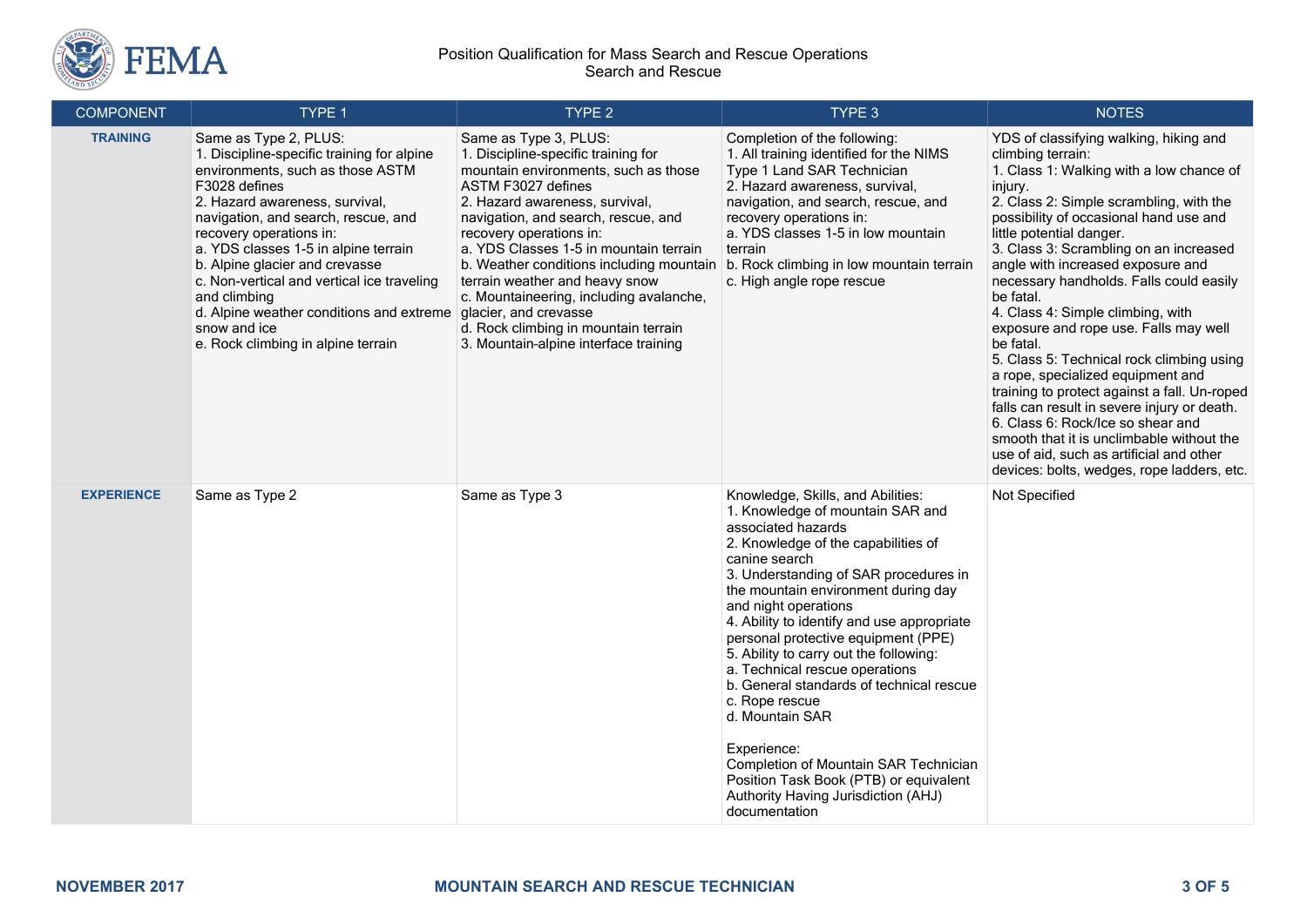

#### Position Qualification for Mass Search and Rescue Operations Search and Rescue

| <b>COMPONENT</b>                                                                            | TYPE 1         | TYPE <sub>2</sub> | TYPE 3                                                                                                                                                                                                                                                                                                                                                                                                                                                                           | <b>NOTES</b>                                                                                                                                                                                                                                                                  |
|---------------------------------------------------------------------------------------------|----------------|-------------------|----------------------------------------------------------------------------------------------------------------------------------------------------------------------------------------------------------------------------------------------------------------------------------------------------------------------------------------------------------------------------------------------------------------------------------------------------------------------------------|-------------------------------------------------------------------------------------------------------------------------------------------------------------------------------------------------------------------------------------------------------------------------------|
| <b>PHYSICAL/MEDICAL</b><br><b>FITNESS</b>                                                   | Same as Type 2 | Same as Type 3    | 1. Arduous<br>2. Meets minimum physical fitness<br>standards, in accordance with the AHJ's<br>Job Related Physical Ability Test<br>(JRPAT)<br>3. Maintains AHJ-determined medical<br>fitness suitable for the environment and<br>job requirements<br>4. Maintains immunizations in<br>accordance with the U.S. Department of<br>Health and Human Services Centers for<br>Disease Control's recommended adult<br>immunization schedule for the United<br><b>States of America</b> | The NIMS Guideline for the National<br>Qualification System (NQS) defines<br>Physical/Medical Fitness levels for NIMS<br>positions.                                                                                                                                           |
| <b>CURRENCY</b>                                                                             | Same as Type 2 | Same as Type 3    | 1. Annual refresher of related SAR skills<br>and abilities in their specified<br>environments<br>2. Functions in this position during an<br>operational incident, planned event,<br>exercise, drill, or simulation at least once<br>every three years<br>3. Background checks as applicable law<br>permits or requires                                                                                                                                                           | Provider must carry out and use any<br>background checks as applicable law<br>specifies. This may include a background<br>check completed within past 12 months;<br>sex-offender registry check; and a local,<br>state, and a local, state, and national<br>criminal history. |
| <b>PROFESSIONAL AND</b><br><b>TECHNICAL</b><br><b>LICENSES AND</b><br><b>CERTIFICATIONS</b> | Same as Type 2 | Same as Type 3    | Not Specified                                                                                                                                                                                                                                                                                                                                                                                                                                                                    | Not Specified                                                                                                                                                                                                                                                                 |